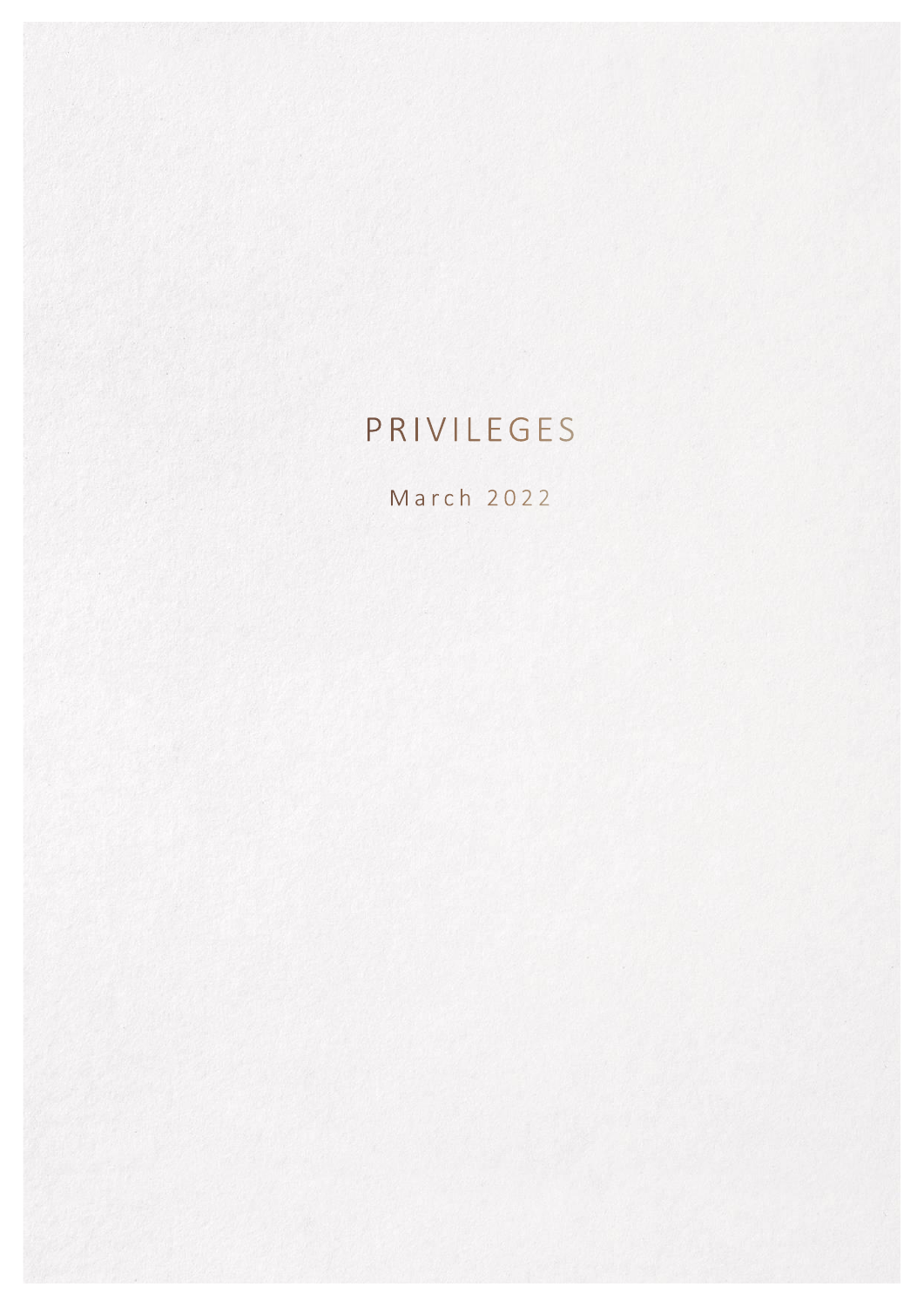## RESTAURANTS

| <b>CITY</b>   | <b>RESTAURANT</b>         | <b>ADDRESS</b>                                                 | <b>PRIVILEGE</b>                                                                              |  |  |  |  |
|---------------|---------------------------|----------------------------------------------------------------|-----------------------------------------------------------------------------------------------|--|--|--|--|
|               |                           | <b>354m EXCLUSIVE HEIGHT</b>                                   |                                                                                               |  |  |  |  |
| <b>Moscow</b> | <b>RUSKI</b>              | Moscow City Tower OKO                                          | Discount 10% for all menu                                                                     |  |  |  |  |
| <b>Moscow</b> | <b>Birds</b>              | 1 Krasnogvardeyskiy Proyezd, 21/2                              | Discount 10% (does not apply to special<br>menus, promotions and special events)              |  |  |  |  |
|               | <b>GINZA PROJECT</b>      |                                                                |                                                                                               |  |  |  |  |
| <b>Moscow</b> | Carlson                   | Ovchinnikovskaya., 20/1                                        | Discount 10% for all menu                                                                     |  |  |  |  |
| <b>Moscow</b> | <b>Butler</b>             | Tryokhprudnyy lane, 15                                         | Discount 10% for all menu                                                                     |  |  |  |  |
|               |                           | <b>TWINS</b>                                                   |                                                                                               |  |  |  |  |
| <b>Moscow</b> | Wine & Crab               | Nikolskaya St, 19-21/1<br>Rublevo-Uspenskoe sh., 114, Barvikha | Compliment: a glass of wine or dessert                                                        |  |  |  |  |
|               |                           | <b>Adrián Quetglas</b>                                         |                                                                                               |  |  |  |  |
| <b>Moscow</b> | AQ Kitchen                | Bolshaya Gruzinskaya St., d. 69                                | Compliment: a glass of wine                                                                   |  |  |  |  |
| <b>CITY</b>   | <b>RESTAURANT</b>         | <b>ADDRESS</b>                                                 | <b>PRIVILEGE</b>                                                                              |  |  |  |  |
|               |                           |                                                                | Discount 10% for all menu                                                                     |  |  |  |  |
| <b>Moscow</b> | Touché Wine Bar & Kitchen | Rochdelskaya St., 15, p. 22                                    |                                                                                               |  |  |  |  |
| <b>Moscow</b> | <b>PESHI</b>              | Okhotny Ryad St, 2                                             | Discount 10% for all menu<br>Compliment - mousse from soft cheese                             |  |  |  |  |
| <b>Moscow</b> | Chestnaya Kuhnya          | Sadovaya-Chernogryazskaya Str. 10                              | with smoked deer on toast and a glass of<br>firm tincture from Chef.                          |  |  |  |  |
| <b>Moscow</b> | C.D.L.                    | str. Chef and Cook, 50/53                                      | Discount 10% for all menu                                                                     |  |  |  |  |
| Moscow        | <b>Big Wine Freaks</b>    | Bolshaya Nikitskaya, 62/3                                      | Compliment: a glass of wine                                                                   |  |  |  |  |
| <b>Moscow</b> | <b>BURO Tsum</b>          | Petrovka St., 2                                                | Discount 10% for all menu<br>* discount doesn't apply to bar and wine<br>list                 |  |  |  |  |
| <b>Moscow</b> | SiberiaSiberia            | Smolenskaya St., 8                                             | Discount 10% for all menu                                                                     |  |  |  |  |
| Moscow        | Tilda                     | Sytinskiy lane, 5                                              | Discount 10% for all menu                                                                     |  |  |  |  |
| <b>Moscow</b> | Konservatoriya            | Neglinnaya St., 4                                              | Discount 10% for all menu                                                                     |  |  |  |  |
| <b>Moscow</b> | YURA                      | Strastnoy boulevard, 2                                         | Discount 10% for all menu<br>Compliment                                                       |  |  |  |  |
| Moscow        | <b>DIDI</b>               | Tverskoy Boulevard, 14/4                                       | Discount 10% (does not apply to special<br>menus, promotions and special events)              |  |  |  |  |
| Moscow        | Uhvat                     | Rochdelskaya St., 15-41                                        | Discount 10% for all menu                                                                     |  |  |  |  |
| Moscow        | Björn                     | Pyatnitskaya St., 3                                            | Discount 10% for all menu                                                                     |  |  |  |  |
| Moscow        | Smoke BBQ                 | Trubnaya St., 18                                               | Discount 10% for all menu                                                                     |  |  |  |  |
| Moscow        | Blush                     | Daev lane, 2                                                   | Discount 10% for all menu                                                                     |  |  |  |  |
| Moscow        | Tokyo Sushi               | Bolshaya Nikitskaya Str., 22/2                                 | Discount 10% for all menu                                                                     |  |  |  |  |
| Moscow        | Harvey&Monica             | Kotelnicheskaya emb., 31                                       | Discount 10% for all menu                                                                     |  |  |  |  |
| Moscow        | Ray                       | Neglinnaya Str., 8\10                                          | Discount 10% for all menu                                                                     |  |  |  |  |
| Moscow        | Bocconcino                | Lesnaya Str., 20 s 4                                           | Discount 10% for all menu                                                                     |  |  |  |  |
| Moscow        | Olluco                    | Daev lane, 19                                                  | Discount 10% (does not apply to special<br>offers, promotions and events at a fixed<br>price) |  |  |  |  |
| Moscow        | Sartoria Lamberti         | Tverskaya Str., d. 3                                           | Discount 10% on main menu                                                                     |  |  |  |  |
| Moscow        | Memo                      | Rochdel'skaya Str., 15\35                                      | Discount 10% on main menu                                                                     |  |  |  |  |
| Moscow        | Shagal                    | Zemlyanoj Val Str., 70                                         | Discount 10% on main menu                                                                     |  |  |  |  |
| Moscow        | Hands                     | Pogodinskaya st., 2                                            | Discount 10% (does not apply to special<br>offers, promotions and events at a fixed<br>price) |  |  |  |  |
| <b>Moscow</b> | Hands Asian               | Pogodinskaya st., 2                                            | Discount 10% (does not apply to special<br>offers, promotions and events at a fixed<br>price) |  |  |  |  |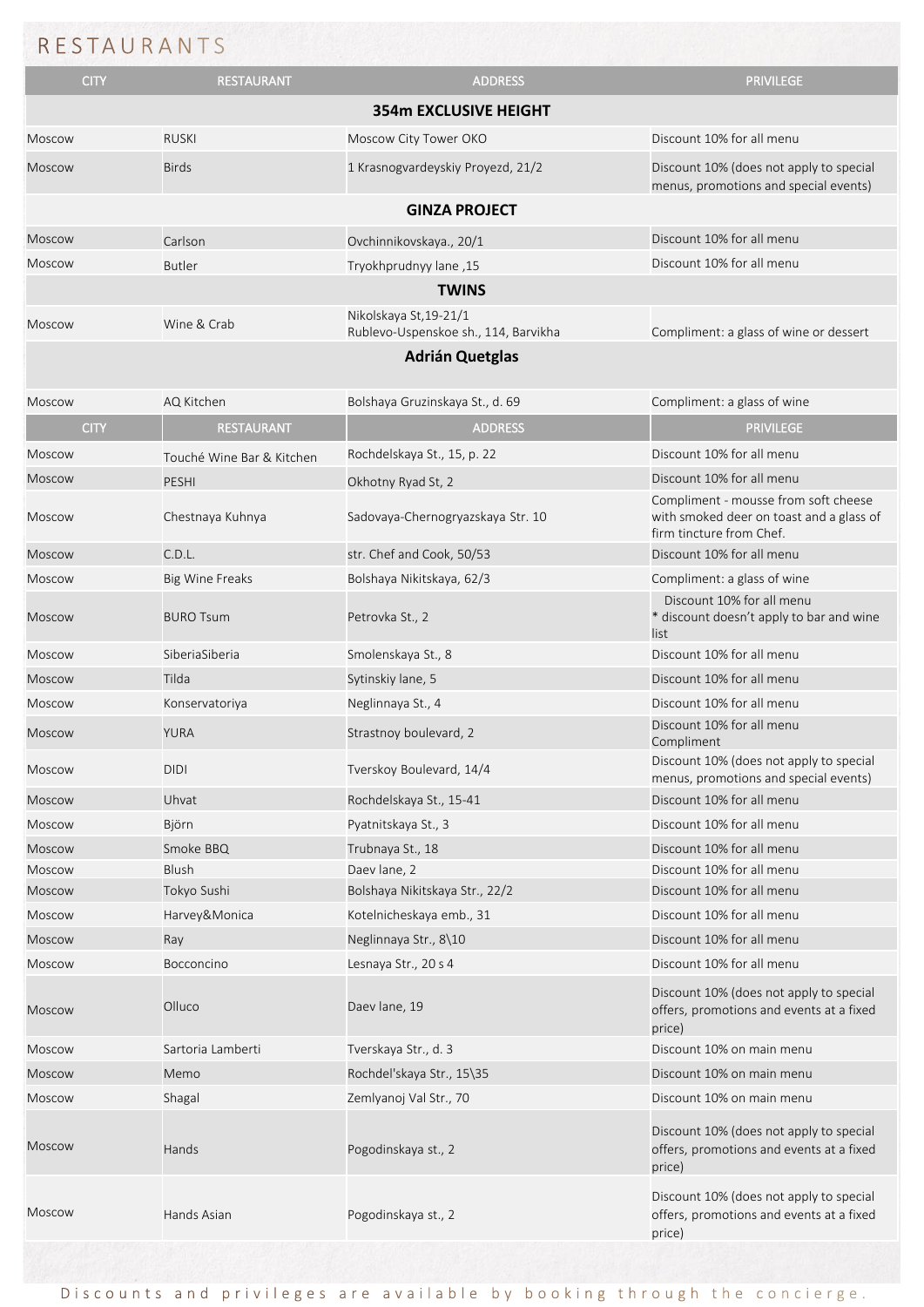## RESTAURANTS

| <b>CITY</b>    | <b>RESTAURANT</b>      | <b>ADDRESS</b>                                                                     | <b>PRIVILEGE</b>                                                                               |
|----------------|------------------------|------------------------------------------------------------------------------------|------------------------------------------------------------------------------------------------|
| <b>Moscow</b>  | Modus                  | 1-j Truzhenikov lane., 6                                                           | Discount 10% for all menu                                                                      |
| <b>Moscow</b>  | Chajka                 | Krasnopresnenskaya emb., 12 A                                                      | Discount 10% for all menu                                                                      |
| <b>Moscow</b>  | Lastochka              | Pier Luzhniki, Yuzhnaya Str., Luzhneckaya emb., 24\5                               | Discount 10% for all menu                                                                      |
| <b>Moscow</b>  | Ryba moya              | Tsvetnoj boulevard, 2<br>1-ya Tverskaya-Yamskaya Str, 21<br>Slavyanskaya square, 2 | Discount 10% for all menu                                                                      |
| <b>Moscow</b>  | Probka                 | Tsvetnoj boulevard, 2                                                              | Compliment: a glass of wine                                                                    |
| Moscow         | MamaTuta               | Malaya Bronnaya Str., 24\1 (first floor)                                           | Compliment: a glass of wine                                                                    |
| <b>Moscow</b>  | Maritozzo              | Malaya Bronnaya Str., 24\1 (second floor)                                          | Compliment: a glass of wine                                                                    |
| <b>Moscow</b>  | Magadan                | Bersenevskiy lane, 3\10 s.8                                                        | Compliment: a glass of wine or<br>dessert;<br>For companies from 10 people - cake<br>as a gift |
| Moscow         | Rezolute               | Gruzinskiy val, 11\4                                                               | Gift: a bottle of champagne for<br>bookings of 2 hours or more                                 |
| <b>Moscow</b>  | Riviera                | Prospekt 60 let Oktyabrya, 6/1                                                     | Discount 10% for all menu                                                                      |
| Moscow         | Syrovarnya             | Bersenevskiy lane, 2\1                                                             | Discount 10% for all menu<br>Discount 15% for delivery                                         |
| <b>Moscow</b>  | <b>Black Thai</b>      | Kutuzovskiy proezd, 2/1                                                            | Discount 10% for all menu                                                                      |
| Moscow         | MoreCofeOkean by Erwin | Ploshad' Kievskogo Vokzala, 2                                                      | Discount 10% for all menu                                                                      |
| St. Petersburg | <b>CHARLIE</b>         | Griboyedov canal e, 54                                                             | Discount 10% for all menu                                                                      |
| St. Petersburg | Mechtateli             | Fontanka river emb., 11                                                            | Discount 10% for all menu                                                                      |
| St. Petersburg | Commons                | Griboedov Canal Embankment, 39                                                     | Discount 10% for all menu                                                                      |
| St. Petersburg | <b>Block</b>           | Potemkinskaya Str., 4                                                              | Compliment from Chief                                                                          |
| St. Petersburg | All Seasons            | Bol'shaya Morskaya Str., 34,                                                       | Discount 10% on main menu                                                                      |
| St. Petersburg | Probka                 | Zoologicheskii lane 2-4                                                            | Compliment: a glass of wine                                                                    |
| St. Petersburg | MamaTuta               | Zoologicheskij lane., 2-4<br>Bolshaya Morskaya, 36                                 | Compliment: a glass of wine                                                                    |
| St. Petersburg | R14                    | Akademika Pavlova Str., 5                                                          | Compliment: a glass of wine                                                                    |
| St. Petersburg | Ryba na Dache          | Sestroreck city, 41- km, Primorskogo highway, 319<br>liter A                       | Compliment: a glass of wine                                                                    |
| St. Petersburg | EM                     | Moyka river emb, 84                                                                | Discount 10% (does not apply to special<br>offers, promotions and events at a fixed<br>price)  |
| Sochi          | Baran-Rapan            | Teatralnaya St., 11                                                                | Discount 10% for all menu                                                                      |
| Sochi          | Fettuccine             | Teatralnaya St., 11                                                                | Compliment from Chief                                                                          |
| Sochi          | Brunchello             | Estonskaya Str., 51                                                                | Discount 10% for all menu                                                                      |
| Sochi          | Mamai-Cale             | Vinogradnaya Str., 284/1                                                           | Discount 10% for all menu                                                                      |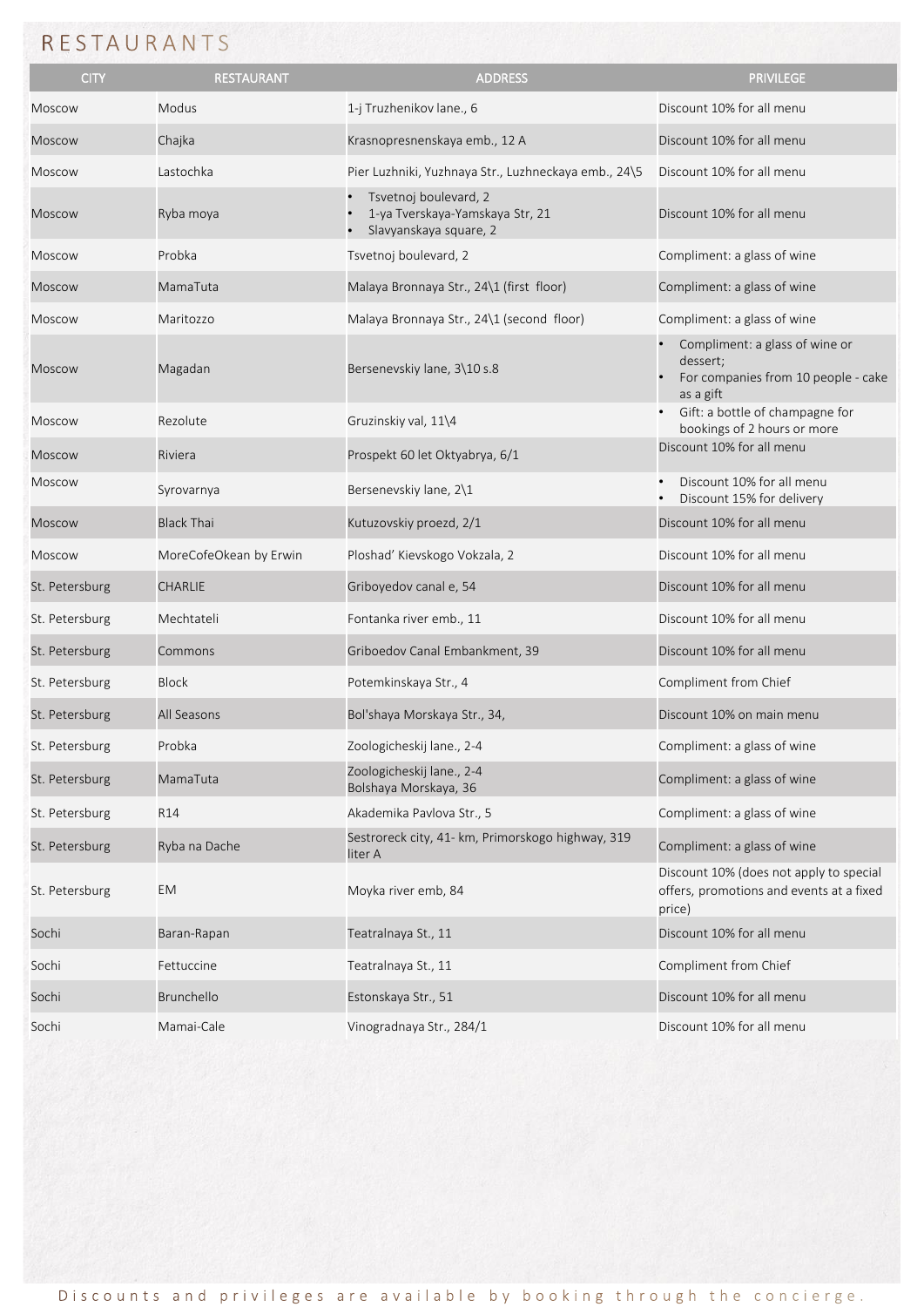#### HOTELS AND VILLAS

| <b>NAME</b>                         | <b>NAME</b>                        |
|-------------------------------------|------------------------------------|
| <b>HYATT</b>                        | <b>WESTIN HOTELS &amp; RESORTS</b> |
| THE RITZ-CARLTON                    | <b>MANDARIN ORIENTAL HOTELS</b>    |
| <b>EDITION</b>                      | SHANGRI-LA HOTELS & RESORTS        |
| ST. REGIS                           | <b>SIX SENSES HOTELS</b>           |
| <b>BULGARI HOTELS &amp; RESORTS</b> | <b>CHIA LAGUNA</b>                 |
| W HOTELS                            | <b>FONTEVERDE</b>                  |
| THE LUXURY COLLECTION               | <b>BAGNI DI PISA</b>               |
| JUMEIRAH HOTELS AND RESORTS         | <b>GROTTA GIUSTI</b>               |
| <b>TRUMP HOTELS</b>                 | LE MASSIF                          |
| THE LEADING HOTELS OF THE WORLD     | UTKINO COUNTRY HOUSE               |
| THE PENINSULA HOTELS                | CONRAD HOTELS & RESORTS            |
| SMALL LUXURY HOTELS OF THE WORLD    | <b>BAGLIONI HOTELS COLLECTION</b>  |
| WALDORF ASTORIA HOTELS & RESORTS    | ONE & ONLY HOTELS & RESORTS        |
| FOUR SEASONS HOTELS & RESORTS       | <b>JW MARRIOTT</b>                 |
| METROPOL HOTEL MOSCOW               | THE OBEROI BEACH RESORT AL ZORAH   |
| PREFFERED HOTELS & RESORTS          | ROOMERS DESIGN HOTELS              |
| AZIMUT HOTELS                       | $ACCOR(5*)$                        |

PRIVILEGES \*

- Best price for room
- Daily breakfast
- Vouchers for additional services at the hotel
- Early check in / late check-out
- Room category upgrade
- Welcome compliment
- Free Wi-Fi / Internet
- Free transfer
- Free access to SPA, pool and fitness center
- Discount in the restaurants and bars of the hotel
- VIP status for the whole stay

\* The number and type of privileges depends on the type of hotel and length of stay. The existence of privileges and special offers please contact the Concierge.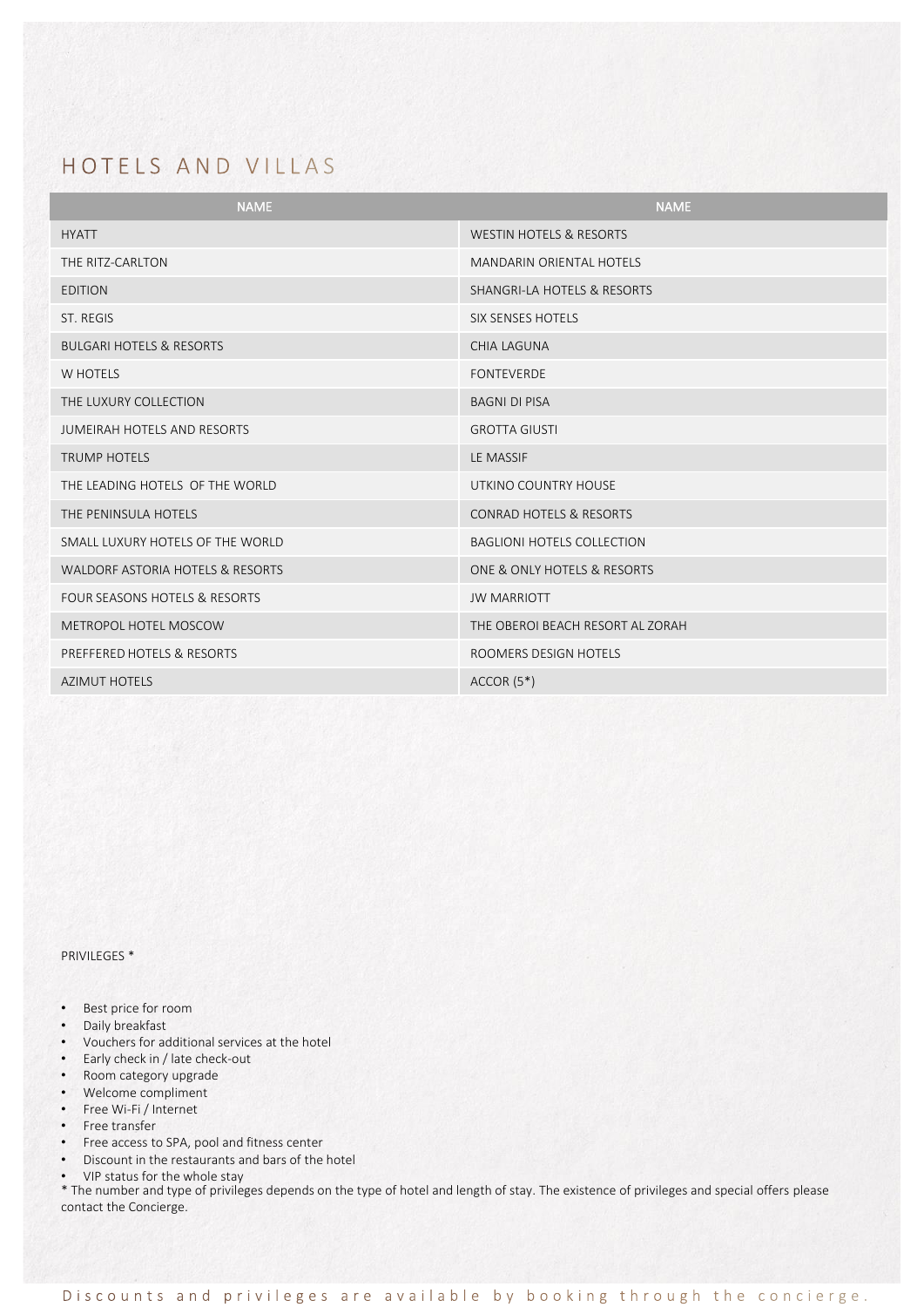# FOR CHILDREN

| <b>CITY</b>                                                         | <b>NAME</b>                          | <b>ADDRESS</b>                                         | <b>PRIVILEGE</b>                                                                                                                                                                                                                                                         |
|---------------------------------------------------------------------|--------------------------------------|--------------------------------------------------------|--------------------------------------------------------------------------------------------------------------------------------------------------------------------------------------------------------------------------------------------------------------------------|
| <b>Moscow</b>                                                       | Ribambelle                           | Botanichesky lane, 5<br>Kutuzovsky prosp., 48          | Free admission to the kids village                                                                                                                                                                                                                                       |
| Moscow                                                              | Kidzania                             | Aviapark                                               | Discount 10% on entrance tickets for children in a group of 10<br>children;<br>Discount 10% on "Birthday in Kidzania"                                                                                                                                                    |
| <b>Moscow</b>                                                       | <b>Five Kids</b>                     | Malaya Bronnaya St., 36                                | Discount 10% on promotional items                                                                                                                                                                                                                                        |
| <b>Moscow</b>                                                       | Belaya Studia                        | Trekhprudniy lane, 9\4;<br>Komsomolskiy prospect, 24\2 | Discount 10% on the purchase of a subscription in the first<br>month at the conclusion of the contract, then 5%;<br>Ballet shoes for a child as a gift when buying a monthly<br>subscription;<br>Free trial lesson at the first appeal;<br>Pre-registration is required. |
| <b>Moscow</b>                                                       | Carfax Education                     | Blagoveshensiy lane, 1B                                | Free initial consultation                                                                                                                                                                                                                                                |
| St. Petersburg                                                      | Academ Consult                       | Ulitsa Marata 47-49, business center<br>"Helios"       | Free initial consultation                                                                                                                                                                                                                                                |
| London                                                              | Connexus Academic<br><b>Advisors</b> |                                                        | Free initial consultation                                                                                                                                                                                                                                                |
| Hertfordshire                                                       | <b>Best Start Education</b>          |                                                        | Free initial consultation                                                                                                                                                                                                                                                |
| Moscow                                                              | Studylab                             | Nikolskaya St. 10                                      | Free initial consultation                                                                                                                                                                                                                                                |
| <b>Moscow</b>                                                       | School to house                      | Varshavskoe highway, 28A                               | Discount 20% on all courses;<br>Discount 10 % for classes with tutors;<br>Free control of the school electronic diary and performance<br>analysis with recommendations for parents.                                                                                      |
| <b>Moscow</b>                                                       | Domik Alisy<br>(event agency)        | Pyatnitskaya Str., 2\38                                | Discount 10%                                                                                                                                                                                                                                                             |
| <b>Moscow</b>                                                       | Nauka na dom                         |                                                        | Discount 200 RUB from each order item                                                                                                                                                                                                                                    |
| <b>Moscow</b>                                                       | Nauka na dache                       |                                                        | Discount 10% for order                                                                                                                                                                                                                                                   |
| Nur-Sultan<br>Astana<br>Karaganda<br>Kostanay                       | Prima<br>(ballet school)             |                                                        | Discount 30% on the first monthly membership<br>$\bullet$                                                                                                                                                                                                                |
| Nur-Sultan<br>Astana<br>Karaganda<br>Kostanay<br>Semey<br>Kokshetau | <b>DERBY</b><br>(football academy)   |                                                        | Discount 30% on the first monthly membership                                                                                                                                                                                                                             |
| Nur-Sultan<br>Astana                                                | Mega Kids                            |                                                        | Discount 50% for trial class                                                                                                                                                                                                                                             |
| Worldwide                                                           | <b>JUNIOR Camp</b>                   |                                                        | Discount 12%                                                                                                                                                                                                                                                             |
| Worldwide                                                           | Bitterplay                           |                                                        | Exclusive club subscription for 5 hours of playing with a super-<br>$\bullet$<br>star of video games, streaming on Twitch, voice chat with a<br>discount of more than 50%                                                                                                |
| <b>Moscow</b>                                                       | SoyuzMultclub                        | Akademika Koroleva Str., 21\1                          | Discount 10%                                                                                                                                                                                                                                                             |
| Moscow                                                              | SoyuzMultpark                        | Prospect Mira, 119\7                                   | Discount 10%<br>$\bullet$                                                                                                                                                                                                                                                |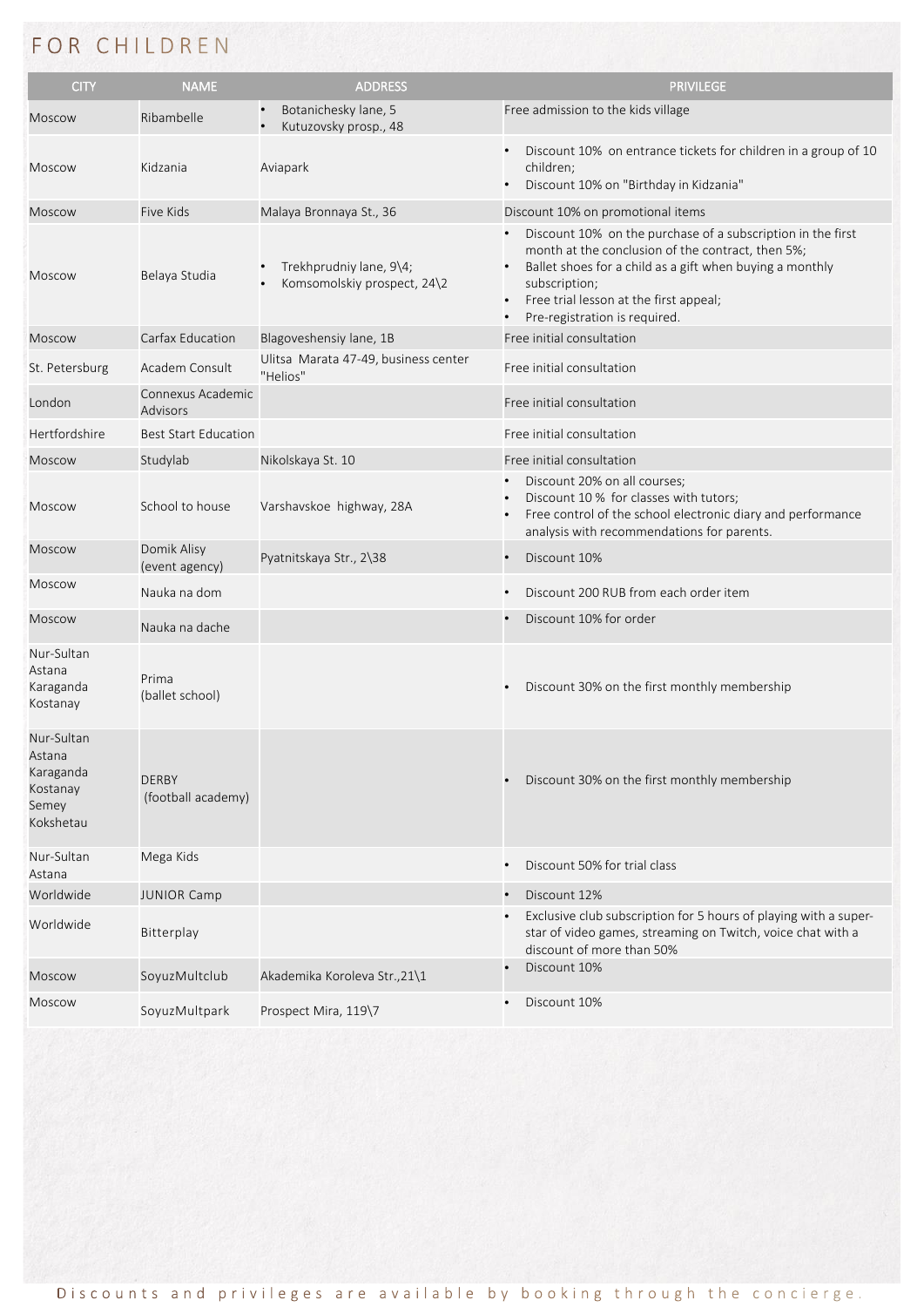# FLOWERS, GIFTS, AND MORE

| <b>CITY</b>                                                                                                                                                                                                                                                                                            | <b>TYPE</b>   | <b>NAME</b>          | <b>ADDRESS</b>                                                                                    | <b>PRIVILEGE</b>                                                                                                                                                                                                                                                                                                                                                                                                                                                                                                                                               |
|--------------------------------------------------------------------------------------------------------------------------------------------------------------------------------------------------------------------------------------------------------------------------------------------------------|---------------|----------------------|---------------------------------------------------------------------------------------------------|----------------------------------------------------------------------------------------------------------------------------------------------------------------------------------------------------------------------------------------------------------------------------------------------------------------------------------------------------------------------------------------------------------------------------------------------------------------------------------------------------------------------------------------------------------------|
| Moscow                                                                                                                                                                                                                                                                                                 | Flowers       | <b>ROOTS</b>         |                                                                                                   | Discount 15% for ordering flowers                                                                                                                                                                                                                                                                                                                                                                                                                                                                                                                              |
| Moscow                                                                                                                                                                                                                                                                                                 | Flowers       | Amnesia Flowers      | Kutuzovskij pr-t, 29                                                                              | Discount 15%                                                                                                                                                                                                                                                                                                                                                                                                                                                                                                                                                   |
| Moscow                                                                                                                                                                                                                                                                                                 | Flowers       | Feya rozy            |                                                                                                   | Discount 15%                                                                                                                                                                                                                                                                                                                                                                                                                                                                                                                                                   |
| Moscow                                                                                                                                                                                                                                                                                                 | Flowers       | <b>Aster Flowers</b> | Teatralniy driveway, 2                                                                            | Discount 15% on bouquets<br>5% discount on the design of family<br>dinners and parties"                                                                                                                                                                                                                                                                                                                                                                                                                                                                        |
| Moscow                                                                                                                                                                                                                                                                                                 | Flowers       | <b>PION</b>          | Kutuzovskij avenue, 24                                                                            | Discount 20%                                                                                                                                                                                                                                                                                                                                                                                                                                                                                                                                                   |
| Moscow                                                                                                                                                                                                                                                                                                 | Watches       | OMEGA                | TD GUM, Red square, 3, 1st floor,<br>Kutuzovsky prospect, 48, 1st floor<br>Kuznetskiy most St., 7 | Discount 5%                                                                                                                                                                                                                                                                                                                                                                                                                                                                                                                                                    |
| <b>Moscow</b>                                                                                                                                                                                                                                                                                          | Jewelry       | Epic Jewelry         | Bolotnaya emb., 3/4                                                                               | Priority booking, top in the waiting list for<br>limited edition products, a bottle of<br>champagne.                                                                                                                                                                                                                                                                                                                                                                                                                                                           |
| Moscow                                                                                                                                                                                                                                                                                                 | Gifts         | The Project "Zhizn"  | Kuznetskiy most St., 6/3, p. 3                                                                    | Discount 15%                                                                                                                                                                                                                                                                                                                                                                                                                                                                                                                                                   |
| Milan<br>Florence<br>Rome<br>Naples<br>Venice<br>Athens<br>Vein<br>Salzburg<br><b>Berlin</b><br>Hamburg<br>Munster<br>Dusseldorf<br>Rotterdam<br><b>Marseilles</b><br>Troyes<br>Lil<br>Liverpool<br>London<br>Cardiff<br>Nottingham<br>Bristol<br>York<br>Luxembourg<br>Vancouver<br>Florence<br>Paris | Luxury outlet | McArthurGlen         | Europe and North America                                                                          | Discount 10%                                                                                                                                                                                                                                                                                                                                                                                                                                                                                                                                                   |
| Firenze                                                                                                                                                                                                                                                                                                | Luxury outlet | The Mall Firenze     | Firenze - Via Europa 8 50066 Leccio<br>Reggello                                                   | Additional discount up to 10% on the<br>$\bullet$<br>price of the outlet (with a minimum<br>purchase of 500 eur in one boutique);<br>My Luxury Welcome - welcome drink in<br>Gucci Caffe;<br>Priority queue at the point of return of<br>tax-fries in the territory of the outlet;<br>Entrance without a queue at the outlet<br>$\bullet$<br>boutique Gucci;<br>Additional temporary discounts;<br>Meeting a Russian-speaking employee<br>Additional discount up to 10% on the<br>price of the outlet (with a minimum<br>purchase of 500 eur in one boutique); |
| <b>Moscow</b>                                                                                                                                                                                                                                                                                          | Flowers       | Sady Salvadora       |                                                                                                   | Discount 18%                                                                                                                                                                                                                                                                                                                                                                                                                                                                                                                                                   |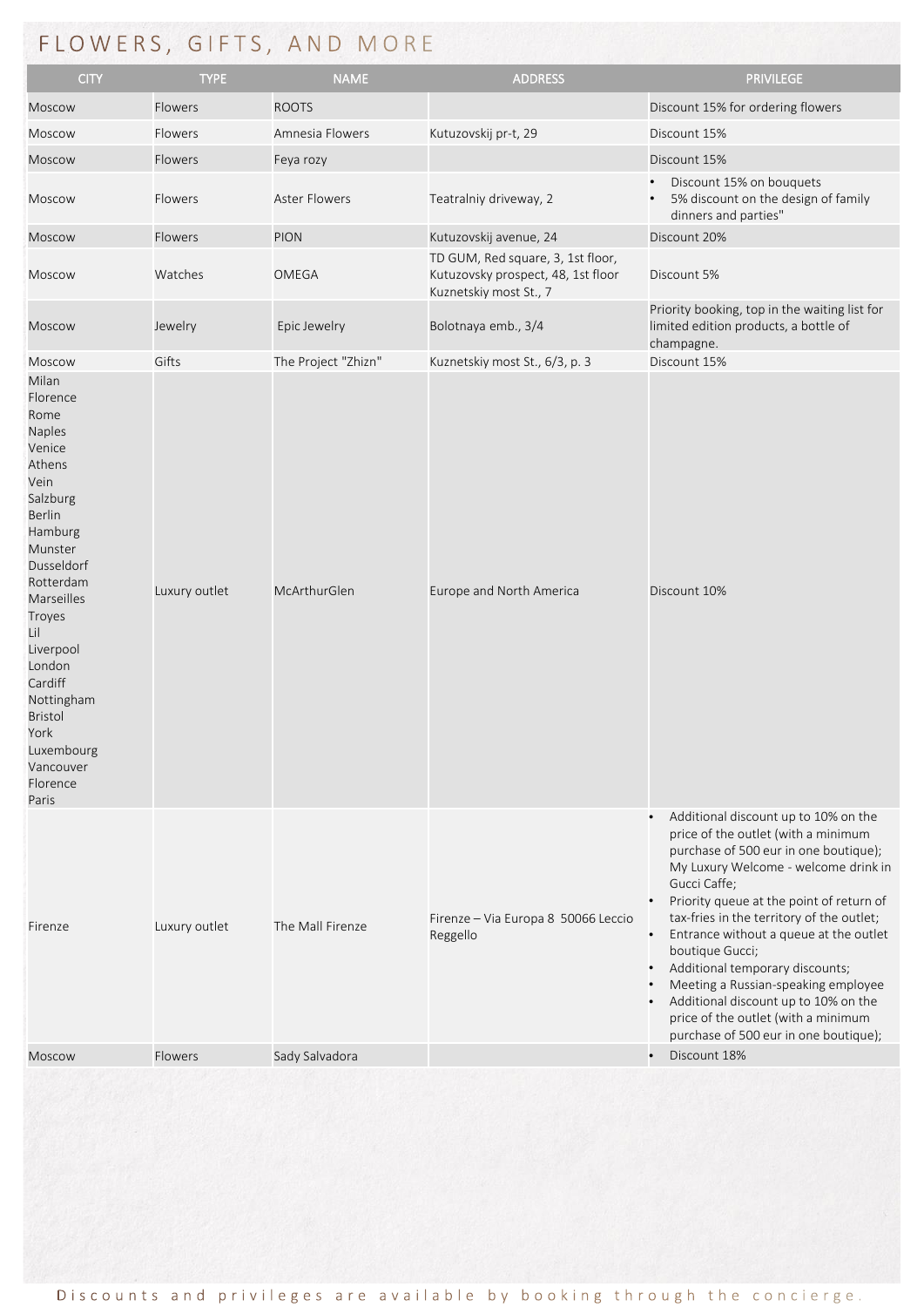| <b>CITY</b>   | <b>TYPE</b>                    | <b>NAME</b>                 | <b>ADDRESS</b>                                                                                                                                                                       | <b>PRIVILEGE</b>                                                                                                                                                                                                                                                                                                                               |
|---------------|--------------------------------|-----------------------------|--------------------------------------------------------------------------------------------------------------------------------------------------------------------------------------|------------------------------------------------------------------------------------------------------------------------------------------------------------------------------------------------------------------------------------------------------------------------------------------------------------------------------------------------|
| Metzingen     | Luxury outlet                  | <b>OUTLETCITY METZINGEN</b> | Maienwaldstraße 2 D-72555 Metzingen                                                                                                                                                  | Upon presentation of the voucher:<br>Welcome drink and VIP shopping<br>voucher for an additional 10%<br>discount in the boutiques<br>participating in the promotion;<br>Discounts up to 70% ** throughout<br>the year;<br>Tax Free shopping. Return up to<br>14.5% of VAT in cash at the<br>international service center<br><b>OUTLETCITY;</b> |
| <b>Moscow</b> | <b>GIFTS &amp; SHOPPING</b>    | QUEENSBEE                   | Yauzskaya St., 1\3                                                                                                                                                                   | Discount 15%<br>* Discount is applied not all range                                                                                                                                                                                                                                                                                            |
| Moscow        | Furniture factory              | MEBEL.EXPERT                | Nikolaya Khimushina St., 2\7                                                                                                                                                         | Discount 15% + free calculation of the<br>design project                                                                                                                                                                                                                                                                                       |
| <b>Moscow</b> | <b>SHOPPING</b>                | <b>APRIL MOSCOW</b>         | Bolshoy Savvinskiy lane, 16\14, bldg. 7                                                                                                                                              | Discount 20%                                                                                                                                                                                                                                                                                                                                   |
| <b>Moscow</b> | <b>SHOPPING</b>                | Frame Moscow                | Gallery 'Vremena Goda',<br>Kutuzovskij pr-t, 48;<br>Crocus City Moll (MKAD, 65-66<br>$km.$ );<br>Gallery 'Modnyj sezon" (Ohotnyj<br>ryad, $2)$<br>TH "Novinskij" (Novinskij b-r, 31) | Discount 15% on the purchase of<br>goods from the new collection;<br>Discount 10% on individual tailoring<br>services;<br>VIP fitting room services located in<br>Frame Moscow boutique at the<br>address: Moscow, Okhotny Ryad, 2,<br>Gallery 'Modnyj sezon'.<br>Services of a personal stylist by<br>appointment by phone.                   |
| Moscow        | <b>SHOPPING</b>                | Barrett                     | Crocus City Moll (MKAD, 65-66<br>$km.$ );<br>Gallery 'Vremena Goda',<br>Kutuzovskij pr-t, 48;<br>Gallery 'Modnyj sezon" (Ohotnyj<br>ryad, $2)$                                       | Discount 15% on the purchase of goods<br>from the new collection                                                                                                                                                                                                                                                                               |
| <b>Moscow</b> | <b>SHOPPING</b>                | Paul&Shark                  | Crocus City Moll (MKAD, 65-66<br>$km.$ );<br>Gallery 'Vremena Goda',<br>Kutuzovskij pr-t, 48;"                                                                                       | Discount 15% on the purchase of<br>goods from the new collection;<br>Services of a personal stylist by<br>appointment by phone"                                                                                                                                                                                                                |
| <b>Moscow</b> | <b>SHOPPING</b>                | Jacob Cohen                 | Gallery 'Vremena Goda,<br>Kutuzovskij pr-t, 48;"                                                                                                                                     | Discount 15% on the purchase of<br>$\bullet$<br>goods from the new collection;<br>Services of a personal stylist by<br>appointment by phone."                                                                                                                                                                                                  |
| <b>Moscow</b> | <b>SHOPPING</b>                | Asian Spirit                | Shkolnaya St., 27                                                                                                                                                                    | Discount 20%                                                                                                                                                                                                                                                                                                                                   |
| Moscow        | <b>GIFTS &amp; SHOPPING</b>    | <b>BURO ALL GALLERY</b>     | Bolshoy Savvinskiy lane, 12/5                                                                                                                                                        | Discount 20%                                                                                                                                                                                                                                                                                                                                   |
| <b>Moscow</b> | Flower                         | <b>BURO ALL FLORA</b>       | Bolshoy Savvinskiy lane, 12/5                                                                                                                                                        | Discount 20%                                                                                                                                                                                                                                                                                                                                   |
| Moscow        | Architectural design<br>bureau | <b>BURO ALL DESIGN</b>      | Bolshoy Savvinskiy lane, 12/5                                                                                                                                                        | Discount 20%                                                                                                                                                                                                                                                                                                                                   |
| Moscow        | Jewelry                        | De Beers                    | Petrovka Str., 11                                                                                                                                                                    | a compliment for each guest<br>special conditions for the purchase of<br>jewelry                                                                                                                                                                                                                                                               |
| <b>Moscow</b> | Transportation of<br>valuables | Romax Fine Art              | Leningradsiy pr-t, 1                                                                                                                                                                 | Personal discount on the promotional<br>code                                                                                                                                                                                                                                                                                                   |

 $\overline{\phantom{a}}$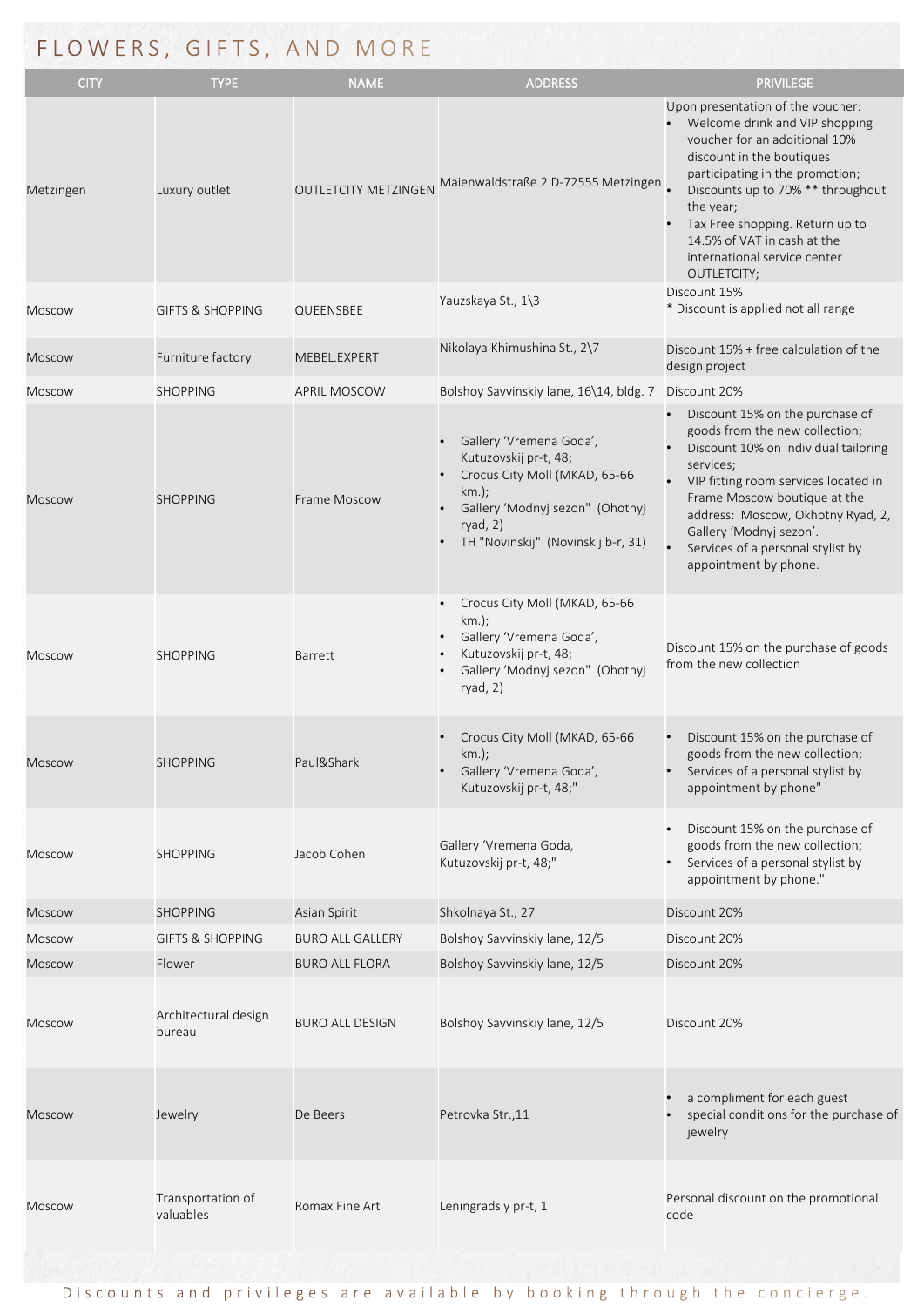|                                                                                                                           | FLOWERS, GIFTS, AND MORE             |                                              |                                       |                                                                                                                                                                                                                                                                                                                                     |  |  |
|---------------------------------------------------------------------------------------------------------------------------|--------------------------------------|----------------------------------------------|---------------------------------------|-------------------------------------------------------------------------------------------------------------------------------------------------------------------------------------------------------------------------------------------------------------------------------------------------------------------------------------|--|--|
| <b>CITY</b>                                                                                                               | <b>TYPE</b>                          | <b>NAME</b>                                  | <b>ADDRESS</b>                        | <b>PRIVILEGE</b>                                                                                                                                                                                                                                                                                                                    |  |  |
| <b>Moscow</b>                                                                                                             | Real estate                          | <b>DONSTROY</b>                              |                                       | Individual conditions-<br>Pre-launch sales<br>Formation of a real estate investment<br>portfolio<br>Large selection of buying tools<br>On-line and off-line meetings                                                                                                                                                                |  |  |
| Moscow                                                                                                                    | Legal service                        | Immigrant Invest                             | Ohotnyj Ryad Str., 2                  | Special conditions for concierge service<br>clients.                                                                                                                                                                                                                                                                                |  |  |
| <b>Moscow</b>                                                                                                             | Flower                               | Feya rozy                                    |                                       | Discount 15%                                                                                                                                                                                                                                                                                                                        |  |  |
| Moscow                                                                                                                    | Shopping                             | BLACKGLAMA                                   | Red Square, 3<br>GUM, 2 floor, 3 line | Discount 20% on coats and hats                                                                                                                                                                                                                                                                                                      |  |  |
| Moscow                                                                                                                    | Shopping                             | FragranceLife                                | Frunzenskaya emb., 30\19              | Discount 10%                                                                                                                                                                                                                                                                                                                        |  |  |
| Sochi                                                                                                                     | Shopping                             | Park Avenue                                  |                                       | free car delivery to the boutique<br>a gift for a purchase from 100.000 RUB<br>in a boutique and in an online store<br>selection of an image with a stylist<br>Discount 20% on all collections<br>Discount 30% on all products of the<br>online store with a promotional code,<br>except for the "Discounts" and Outlet<br>sections |  |  |
| Russia                                                                                                                    | Shopping                             | Philippe Anders                              | Russia                                | Discount 15%                                                                                                                                                                                                                                                                                                                        |  |  |
| London<br>Dublin<br>Paris<br>Frankfurt<br>Munich<br><b>Brussels</b><br>Milan<br>Barcelona<br>Madrid<br>Suzhou<br>Shanghai | <b>SHOPPING</b>                      | The Biscester Village<br>Shopping Collection |                                       | VIP card for an additional discount of<br>10%;<br>Discount 30% on the service of a<br>personal driver;<br>Access to the VIP lounge;<br>Free "easy shopping" service.                                                                                                                                                                |  |  |
| Dubai<br>Moscow<br>London                                                                                                 | Citizenship by<br>Investment         | Beyond                                       |                                       | when applying for citizenship or<br>permanent residence<br>the cost of documents at the expense<br>of Beyond;<br>notary services via Skype / Zoom.                                                                                                                                                                                  |  |  |
| London                                                                                                                    | Real estate                          | AZ Real Estate                               |                                       | Free 45-minute consultation on real estate<br>7 Marylebone Lane, London, W1U 1DB in Britain with the Director of the company<br>Alisa Zotimova                                                                                                                                                                                      |  |  |
| <b>Moscow</b>                                                                                                             | Professional<br>cosmetics            | OLIVANDER                                    | https://olivander.ru/                 | Discount 30%                                                                                                                                                                                                                                                                                                                        |  |  |
| Moscow                                                                                                                    | Flowers                              | <b>SAMSON BUKET</b>                          | Bol'shaya Nikitskaya st., 37, bld. 1  | Discount 10% for flowers, bouquets, floral<br>arrangements, baskets                                                                                                                                                                                                                                                                 |  |  |
| Moscow                                                                                                                    | Winery                               | Wine&Liquor Stash                            | Zvonarskiy lane, 7\1                  | Discount 30% on promotion code                                                                                                                                                                                                                                                                                                      |  |  |
| Worldwide                                                                                                                 | Online school of<br>English language | SkyEng                                       |                                       | Discount 26%                                                                                                                                                                                                                                                                                                                        |  |  |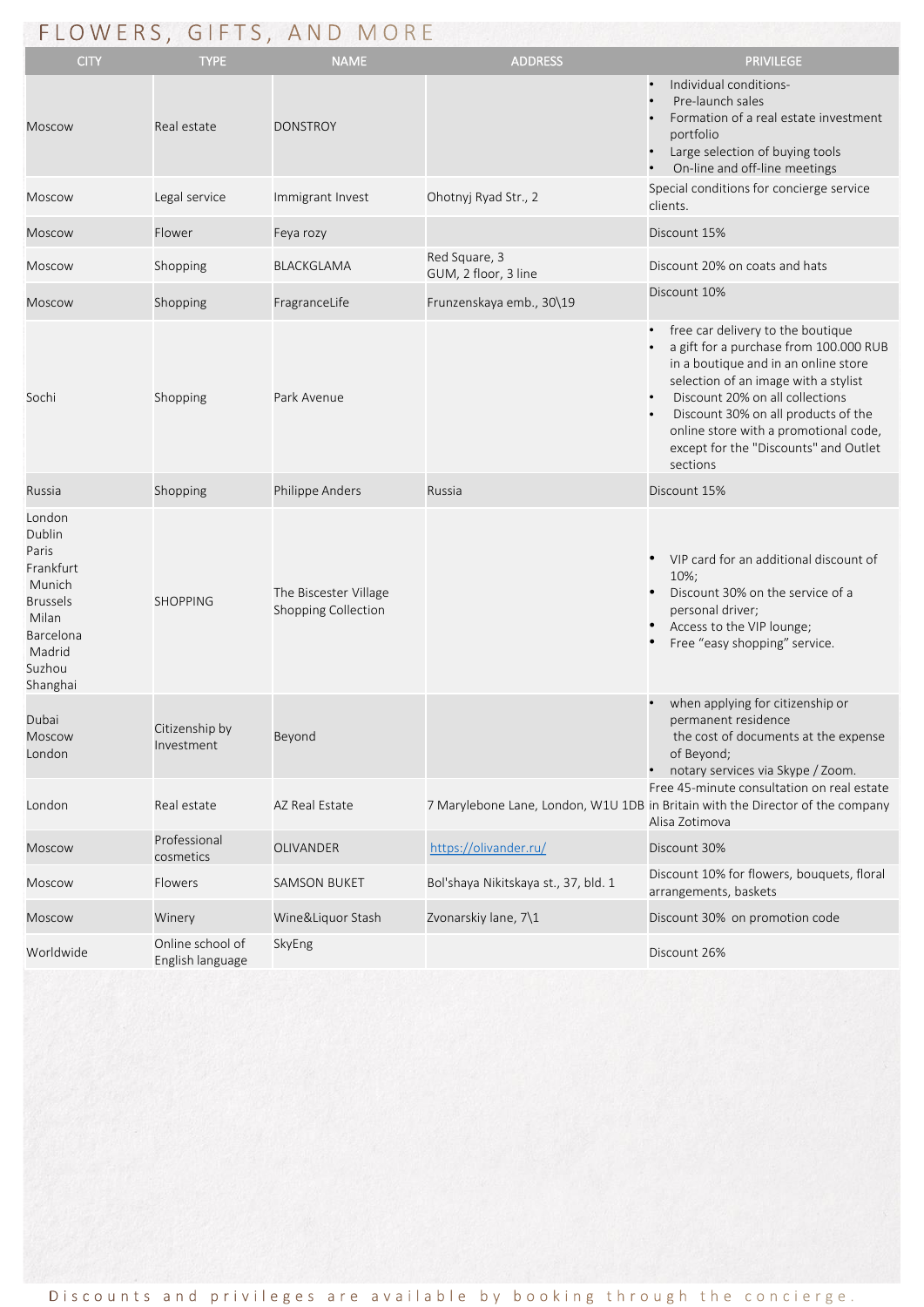## FLOWERS, GIFTS, AND MORE

| <b>CITY</b>                                                                                                                                            | <b>TYPE</b>                | <b>NAME</b>          | <b>ADDRESS</b>                                                            | <b>PRIVILEGE</b>                                                                                                                                                                                            |
|--------------------------------------------------------------------------------------------------------------------------------------------------------|----------------------------|----------------------|---------------------------------------------------------------------------|-------------------------------------------------------------------------------------------------------------------------------------------------------------------------------------------------------------|
| <b>Moscow</b>                                                                                                                                          | Real estate                | <b>DONSTROY</b>      |                                                                           | Individual conditions-<br>$\bullet$<br>Pre-launch sales<br>$\bullet$<br>Formation of a real estate investment<br>portfolio<br>Large selection of buying tools<br>$\bullet$<br>On-line and off-line meetings |
| <b>Moscow</b>                                                                                                                                          | Legal service              | Immigrant Invest     | Ohotnyj Ryad Str., 2                                                      | Special conditions for concierge service<br>clients.                                                                                                                                                        |
| <b>Moscow</b>                                                                                                                                          | Flower                     | Feya rozy            |                                                                           | Discount 15%                                                                                                                                                                                                |
| Moscow                                                                                                                                                 | Shopping                   | <b>BLACKGLAMA</b>    | Red Square, 3<br>GUM, 2 floor, 3 line                                     | Discount 20% on coats and hats                                                                                                                                                                              |
| Malta, Cyprus,<br>Portugal, Spain, Italy,<br>Latvia, Caribbean:<br>Saint Kitts and Nevis,<br>Grenada, Saint Lucia,<br>Antigua and Barbuda,<br>Dominica | Construction<br>company    | Company "Vtoroy Dom" |                                                                           | Free registration of documents (translation,<br>delivery, apostille, etc.) for 1 family<br>member.                                                                                                          |
| <b>Moscow</b>                                                                                                                                          | Consumer services<br>salon | FullService          | Savvinskaya Naberezhnaya, 3<br>Smolenskaya pl, 3<br>Michurinskiy pr-t, 24 | Discount 10%                                                                                                                                                                                                |
| Moscow                                                                                                                                                 | Design Office              | El.Gerr              |                                                                           | Discount from 15 to 30% depending on<br>$\bullet$<br>the value of the order                                                                                                                                 |
| <b>Moscow</b><br>Saint Petersburg                                                                                                                      | Flowers                    | Vadim Flora          |                                                                           | Discount 10%                                                                                                                                                                                                |
| Moscow                                                                                                                                                 | Design                     | Dom Farfora          |                                                                           | Discount 15%                                                                                                                                                                                                |